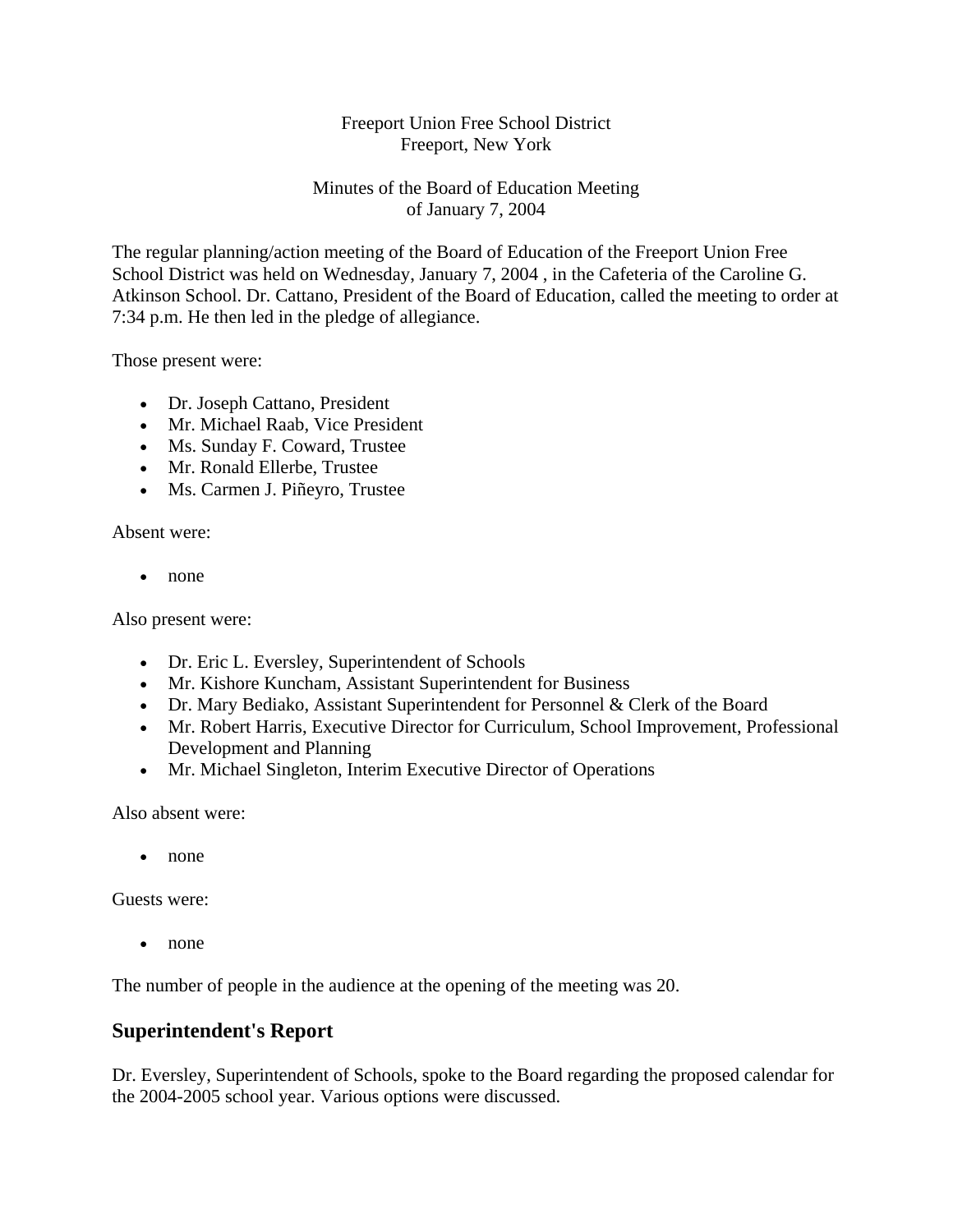The Superintendent introduced Mr. Kishore Kuncham, Assistant Superintendent for Business. Mr. Kuncham discussed the Finance/Budget Advisory Committee and the fact that a lottery was to be held to fill the open positions on the committee.

The Board reviewed the tentative agenda for the January 21, 2004 meeting.

# **Items for Action**

#### **Approval of CSE and PSE Meetings**

Ms. Coward offered the following resolution for adoption:

BE IT **RESOLVED** that the Board of Education hereby accepts the minutes of the meeting of the committees on special education and preschool special education for the following dates:

- December 4, 2003;
- December 16, 2003; and,
- December 17, 2003

The motion was seconded by Ms. Piñeyro and unanimously carried: Cattano, Coward, Ellerbe, Piñeyro and Raab.

#### **Appointment of the Finance/Budget Advisory Committee**

Mr. Ellerbe offered the following resolution for adoption:

BE IT **RESOLVED** that the Board of Education of the Freeport Union Free School District hereby appoints the following community members to the Finance/Budget Advisory Committee as attached:

### **FINANCE/BUDGET ADVISORY COMMITTEE**

### **2003/2004 (Budget 2004/05)**

|    | Category              | <b>Full Name</b>     |             |
|----|-----------------------|----------------------|-------------|
| 1. | Finance               | Mrs. Judy Bejarano   | Past Member |
| 2. | Finance               | Mr. Tim Turner       | Past Member |
| 3. | Educator              | Mr. Robert Tucker    | Past Member |
| 4. | Educator              | Ms. Susan Reinke     | Past Member |
| 5. | Educator              | Ms. Alice Robinson   |             |
| 6. | Educator              | Dr. Albert Renken    | Past Member |
| 7. | Homeowner             | Mr. Philip Vollono   | Past Member |
| 8. | Homeowner             | Mrs. Debra McQuillan | Past Member |
| 9. | <b>Business Owner</b> | Mr. Sig Feile        | Past Member |
|    | 10. Business Owner    | Mr. Steve Pouyat     |             |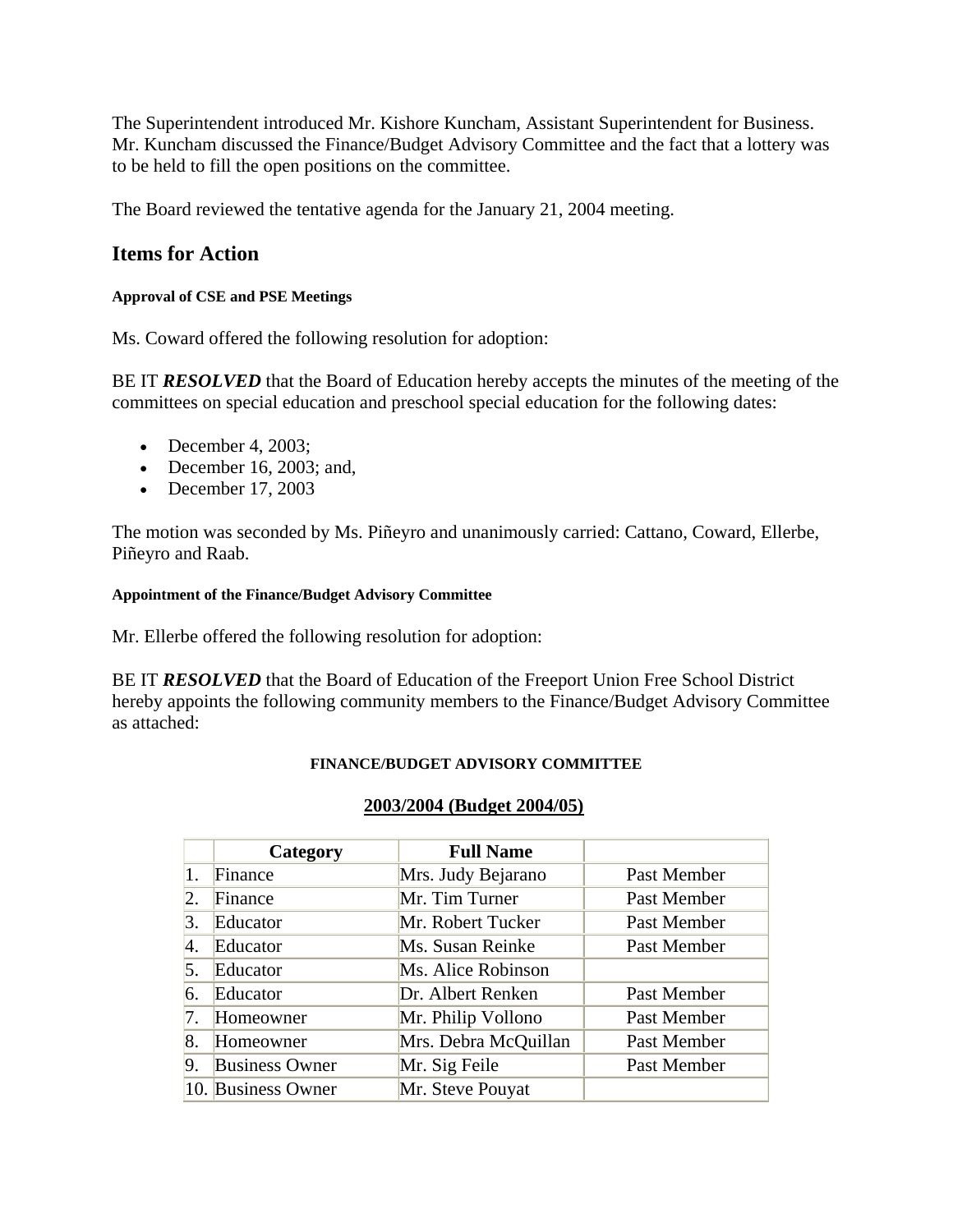|      | 11. Business Owner      | Mr. Dante Grover        |               |
|------|-------------------------|-------------------------|---------------|
|      | 12. Senior Citizen      | Mr. David Taub          | Past Member   |
|      | 13. Senior Citizen      | Mr. Frank Tucker        | Past Member   |
|      | 14. Parent              | Ms. Roxane Wynn-        | Past Member   |
|      |                         | Trotman                 | (2002/03)     |
|      | 15. Parent              | Ms. Tracey Pinczehelyi  | Past Member   |
|      |                         |                         | (2002/03)     |
|      | 16. Parent              | Ms. Patricia Lewis      | Past Member   |
|      |                         |                         | (2002/03)     |
|      | 17. Student             | Rebecca Callahan        | New Applicant |
|      | 18. Student             | <b>Esther Lopez</b>     | New Applicant |
|      | 19. Student             | Amanda Kistela          | New Applicant |
|      | 20. Student             | Yan Mei Luo             | New Applicant |
|      | 21. Homeowner           | Mrs. Marjorie Desir     | Past Member   |
|      |                         |                         | (2002/03)     |
|      | 22. Senior Citizen      | Mrs. Carol Green-       | Past Member   |
|      |                         | Hammond                 | (2002/03)     |
| 23.1 | Veteran                 | Mr. Richard Hudecek     | New Category  |
|      | 24. Former Board Member | Ms. Joyce-Lorraine Lisi | New Category  |

The motion was seconded by Ms. Coward and unanimously carried: Cattano, Coward, Ellerbe, Piñeyro and Raab.

# **Ratification of a Contract**

Mr. Ellerbe offered the following resolution for adoption:

BE IT **RESOLVED** that the Board of Education of the Freeport Union Free School District hereby ratifies the Memorandum of Agreement between the Civil Service Employees Association, Inc., Local 1000, AFSCME and its Freeport Non-Teaching Unit (Custodial Unit) and the Freeport Union Free School District dated December 15, 2003. This agreement is effective and covers the period of July 1, 2002 through June 30, 2006.

BE IT ALSO **RESOLVED** that the Board of Education hereby authorizes the Superintendent of Schools to sign said agreement.

The motion was seconded by Mr. Raab and unanimously carried: Cattano, Coward, Ellerbe, Piñeyro and Raab.

### **Executive Session**

At 8:49 p.m. Mr. Raab moved to adjourn to Executive Session for three matters of Personnel.

The motion was seconded by Ms. Piñeyro and unanimously carried: Cattano, Coward, Ellerbe Piñeyro and Raab.